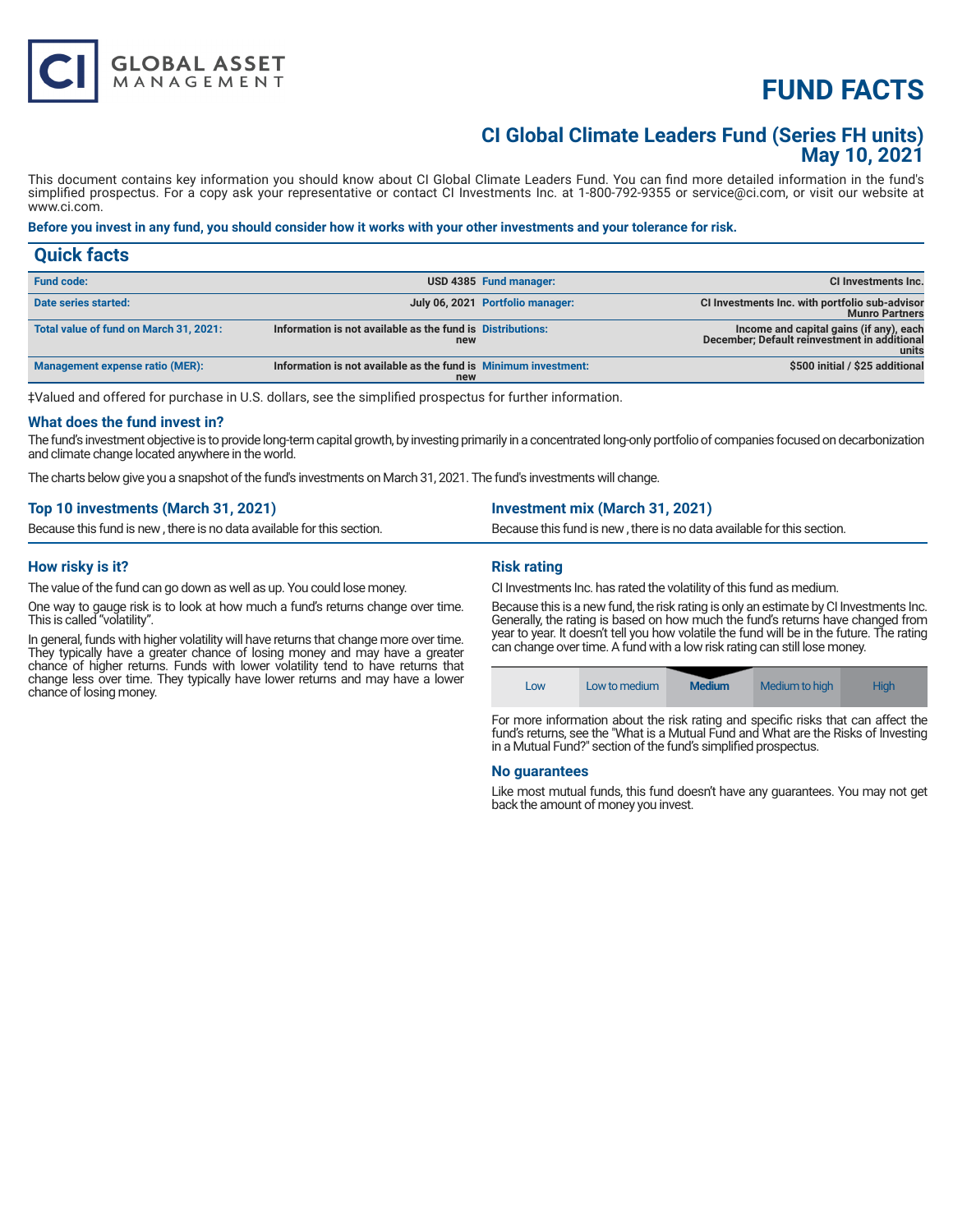## **CI Global Climate Leaders Fund (Series FH units)**

#### **How has the fund performed?**

This section tells you how Series FH securities of the fund have performed since inception. Returns are after expenses have been deducted. These expenses reduce the fund's returns.

#### **Year-by-year returns**

Because this fund is new, there is no data available for this section.

#### **Best and worst 3-month returns**

Because this fund is new, there is no data available for this section.

#### **Average return**

Because this fund is new, there is no data available for this section.

#### **Who is this fund for?**

#### **This fund may be suitable for you if you:**

- want exposure to securities located anywhere in the world that exhibit strong environmental, social and governance performance (ESG) and that have a positive impact on the environment and society
- want an ESG investment that is concentrated and focused on decarbonization and climate change
- are investing for the medium and/or long term
- can tolerate medium risk

#### **A word about tax**

In general, you'll have to pay income tax on any money you make on a fund. How much you pay depends on the tax laws of where you live and whether you hold the fund in a registered plan, such as a Registered Retirement Savings Plan or a Tax-Free Savings Account.

Keep in mind that if you hold your fund in a non-registered account, fund distributions are included in your taxable income, whether you get them in cash or have them reinvested.